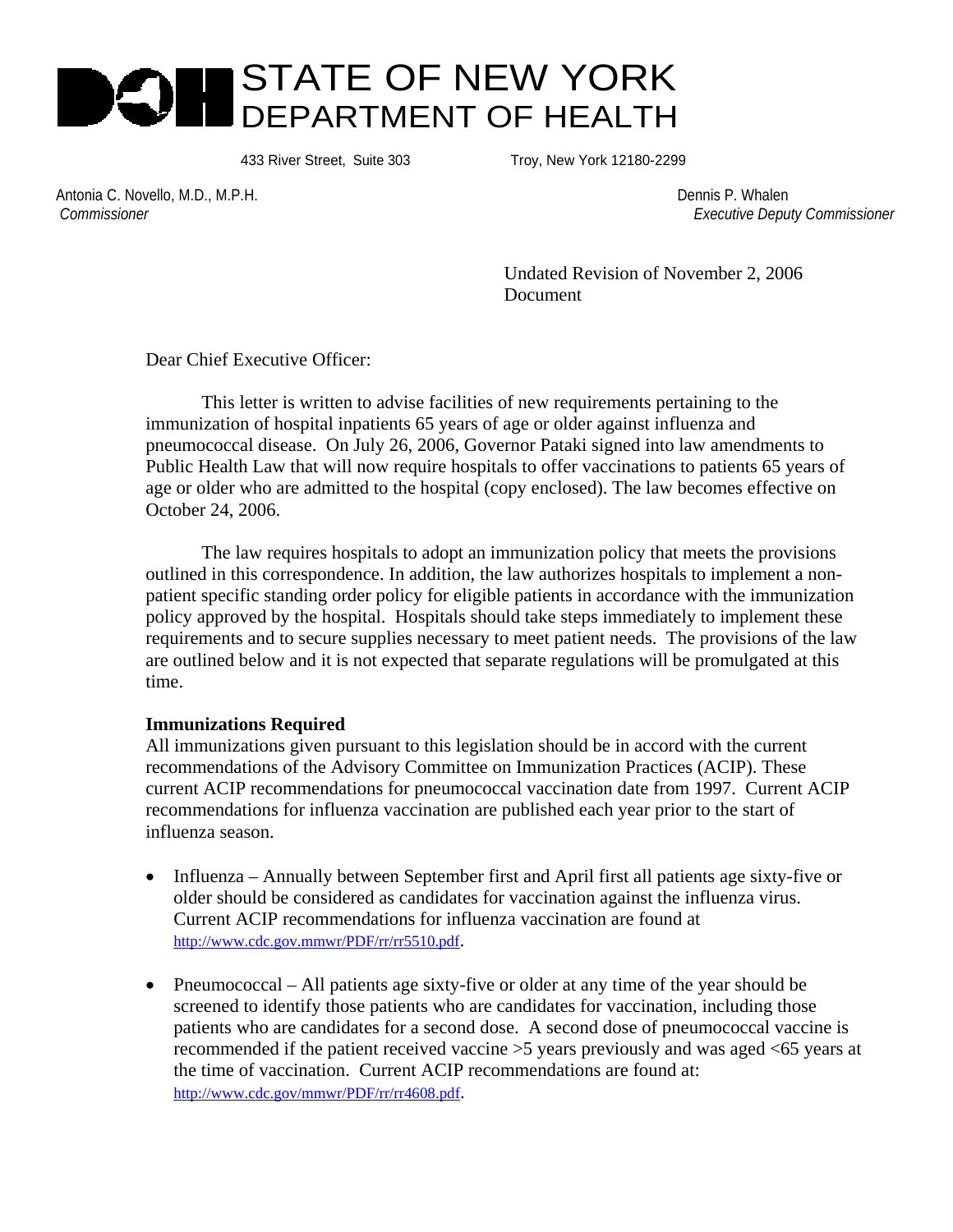### **Affected Individuals**

- The law specifies that all patients age 65 or older admitted to the hospital should be considered a potential candidate for immunization against influenza and pneumococcal disease.
- The law applies to hospital inpatients and as such would not mandate a similar program for hospital outpatients whose length of stay at the facility is less than 24 hours. Hospitals may, however, expand the program to identify other at-risk populations to whom immunizations may be offered.
- The hospital is expected to adopt an immunization policy that includes a clinical protocol for screening patients to identify those patients who are candidates for immunization. All candidates determined suitable for vaccination should be offered immunizations against influenza virus and pneumococcal disease.

## **Determination of Suitability for Vaccination**

All persons eligible for vaccination by virtue of age and vaccination history should be deemed to be suitable for vaccination and offered vaccination, unless:

- The specific immunization is medically contraindicated for that individual according to the contraindications set forth in the ACIP recommendations or in the vaccine package inset.
- The patient confirms that he/she has received such vaccinations or is not in need of a second dose of vaccine against pneumococcal disease.

No patients should be vaccinated if the patient refuses the vaccine after being fully informed of the health benefits and risks of vaccination.

Each patient's record should include evidence that he/she has been screened to determine if he/she is a candidate for immunization. For patients who are not candidates for immunization, each patient's record should document the reason the vaccine was not administered to the patient.

#### **Immunization Policy**

Hospitals shall adopt an immunization policy for influenza and pneumococcal disease that includes but is not limited to:

- Procedures for the offering of immunizations against the influenza virus, between September first and April first, and pneumococcal disease during the admission or before discharge, to patients who are age sixty-five or older.
- A clinical protocol to identify those patients age sixty-five or older who are candidates for immunization. The protocol must include but is not limited to an assessment for contraindications to immunization. Facilities may expand the protocol to identify other atrisk populations to whom immunization should be offered.
- Provisions to notify all members of the hospital's medical staff of the immunization requirements, the option for a patient specific order for immunization, or, in the absence of a patient specific order, the hospital's non-patient specific standing order policy for vaccination against influenza virus and pneumococcal disease for each admitted patient age sixty-five or older.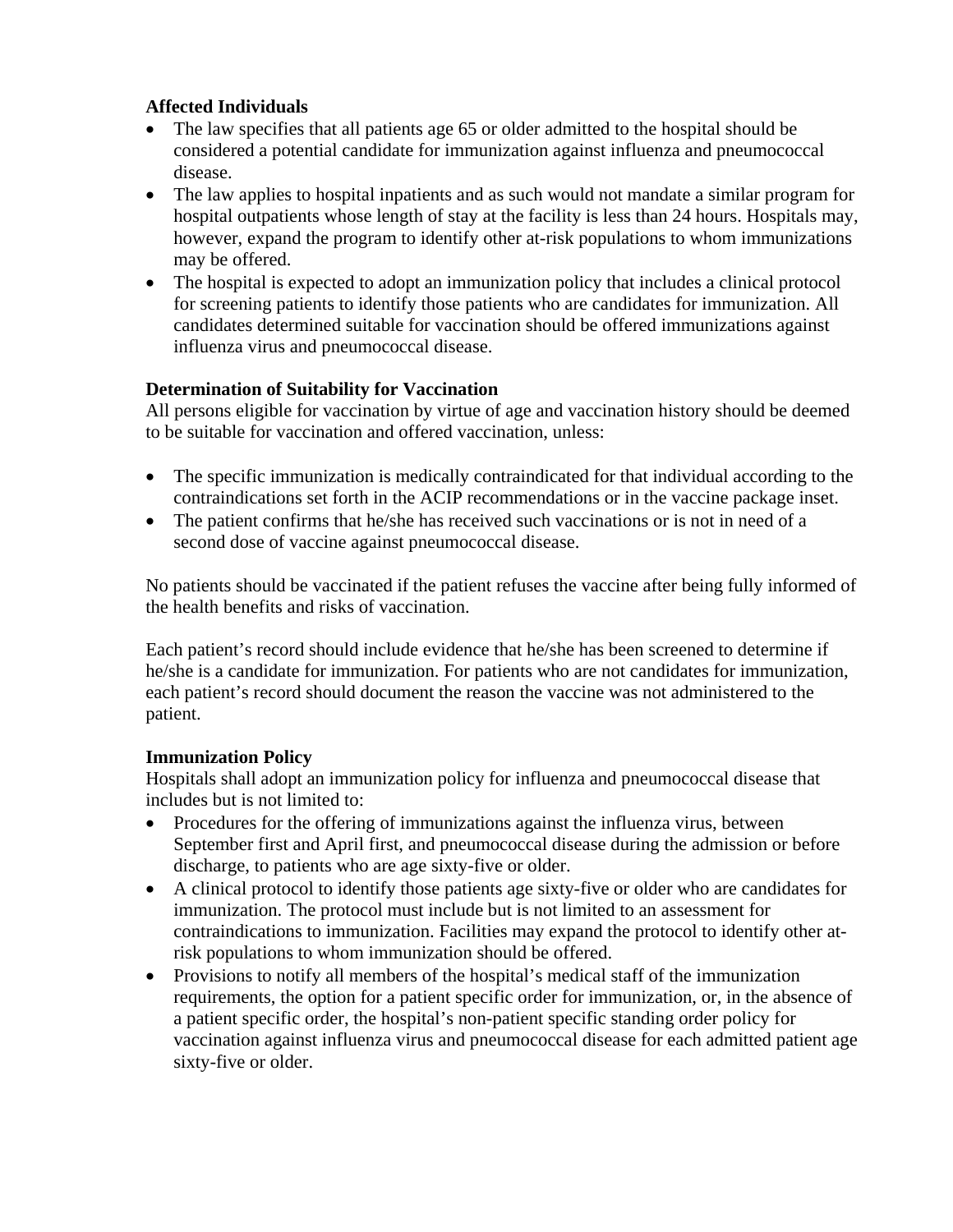• Procedures for ensuring that individuals offered immunization or their representative receive information regarding the risks and benefits of vaccination. Vaccine Information Statements (VISs) developed by the Centers for Disease Control and Prevention (CDC), United States Health and Human Services are required for this use and are found at the following websites:

http://www.cdc.gov/nip/publications/VIS/vis-facts.htm http://www.immunize.org/vis/

- A non-patient specific standing order policy authorized by the hospital's medical director or other responsible physician that provides for a nursing assessment by a registered professional nurse to determine the suitability of the patient for immunization, including, but not limited to, an assessment for contraindications to immunization.
- A system for documenting patient refusals, medical contraindications and any postvaccination adverse events, in the patient's record.
- A system for documenting vaccine administration. A certificate of immunization should be provided to the patient with the following information documented for the patient and in the patient's medical record:
	- Which immunizing agent and VIS was given
	- Date of publication of VIS
	- Date VIS was given to the patient
	- Name and title of person administering vaccine
	- Date of administration
	- Vaccine manufacturer and lot number

 This information may be included in a documentation/consent form to meet patient needs (sample documention/consent form enclosed).

• Provisions for ensuring that, in accordance with the New York State Education Department NYSED nursing practice regulations (http://www.op.nysed.gov/immunguide.htm), verbal or written consent must be documented whenever vaccination is administered utilizing nonpatient specific orders.

## **Patient Specific Orders**

- A patient specific order may be authorized by the patient's treating practitioner at any time during the hospital stay. Such patient specific orders may be carried out under the general hospital consent and no separate verbal or written consent would be required. It is expected that each patient or patient representative would receive documentation of immunization including the Vaccine Information Statements (VISs) developed by the Centers for Disease Control and Prevention (CDC).
- Patient specific orders indicating that the patient should not be vaccinated due to valid medical contraindications would take precedence over the hospital's non-patient specific standing order policy.

#### **Non-Patient Specific Standing Orders**

• In the absence of a patient specific order, the law authorizes facilities to utilize non-patient specific standing orders for patients who have been assessed by a registered professional nurse to determine the suitability of the patient for immunization, including, but not limited to, an assessment for contraindications to immunization.